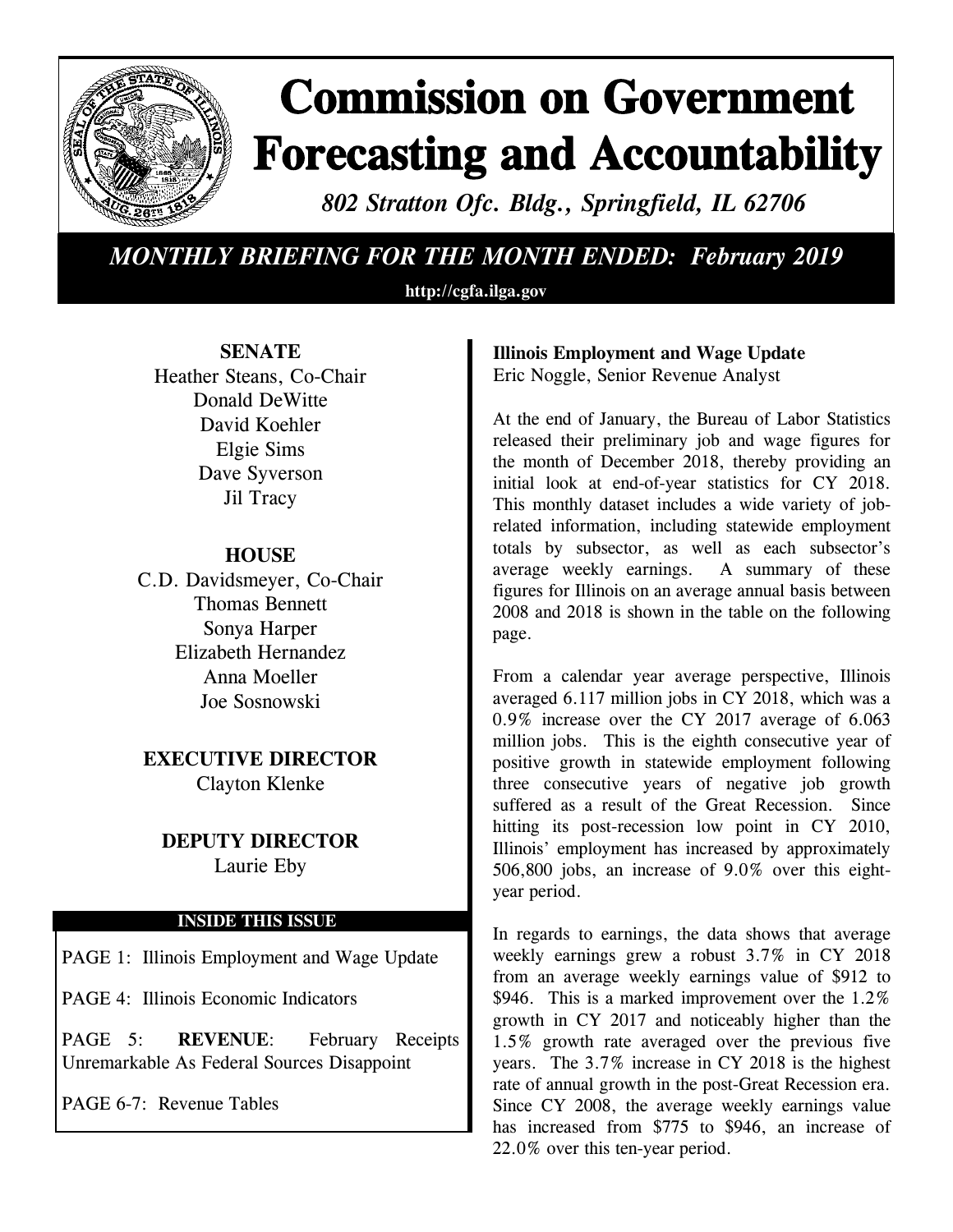| <b>Average Employment Levels by Subsector in Illinois</b><br>Non-Seasonally Adjusted Averages: 2008 to 2018 (in thousands) |                                                                      |         |         |         |         |         |         |         |         |         |                                                                                                                |
|----------------------------------------------------------------------------------------------------------------------------|----------------------------------------------------------------------|---------|---------|---------|---------|---------|---------|---------|---------|---------|----------------------------------------------------------------------------------------------------------------|
|                                                                                                                            | <b>Annual Average</b>                                                |         |         |         |         |         |         |         |         |         |                                                                                                                |
| <b>Subsector</b>                                                                                                           | 2008                                                                 | 2009    | 2010    | 2011    | 2012    | 2013    | 2014    | 2015    | 2016    | 2017    | 2018                                                                                                           |
| Mining                                                                                                                     | 9.8                                                                  | 9.3     | 9.1     | 9.6     | 10.2    | 9.7     | 9.9     | 9.3     | 8.1     | 7.8     | 7.7                                                                                                            |
| Construction                                                                                                               | 258.3                                                                | 217.2   | 198.3   | 195.7   | 189.1   | 191.4   | 201.7   | 213.6   | 218.7   | 220.2   | 226.3                                                                                                          |
| Manufacturing                                                                                                              | 657.4                                                                | 576.7   | 561.0   | 573.9   | 583.0   | 579.2   | 580.1   | 581.7   | 574.4   | 576.7   | 589.3                                                                                                          |
| Trade, Transportation, and Utilities                                                                                       | 1.204.8                                                              | 1.139.5 | 1.125.6 | 1.143.8 | 1,156.3 | 1.164.4 | 1,179.7 | 1,201.4 | 1.211.1 | 1,213.1 | 1.217.3                                                                                                        |
| Information                                                                                                                | 114.4                                                                | 106.4   | 101.8   | 100.6   | 100.1   | 99.0    | 99.1    | 100.4   | 98.2    | 97.1    | 93.6                                                                                                           |
| <b>Financial Activities</b>                                                                                                | 399.7                                                                | 380.1   | 371.6   | 371.2   | 374.3   | 377.5   | 376.5   | 380.7   | 384.6   | 391.1   | 399.2                                                                                                          |
| Professional and Business Services                                                                                         | 851.9                                                                | 779.7   | 793.9   | 823.5   | 856.8   | 883.1   | 909.4   | 922.2   | 932.1   | 940.2   | 942.7                                                                                                          |
| Education and Health Services                                                                                              | 799.3                                                                | 814.6   | 830.8   | 847.5   | 862.3   | 874.4   | 885.1   | 899.4   | 914.2   | 923.8   | 929.0                                                                                                          |
| Leisure and Hospitality                                                                                                    | 532.7                                                                | 516.6   | 515.4   | 522.2   | 536.1   | 545.9   | 558.2   | 578.3   | 596.8   | 609.7   | 618.7                                                                                                          |
| Other Services                                                                                                             | 263.6                                                                | 257.9   | 249.1   | 249.7   | 249.7   | 249.9   | 252.2   | 252.0   | 251.4   | 251.8   | 251.0                                                                                                          |
| Government                                                                                                                 | 855.6                                                                | 857.6   | 853.8   | 837.9   | 832.4   | 829.9   | 827.4   | 829.1   | 829.3   | 831.1   | 842.5                                                                                                          |
| Annual Average Totals                                                                                                      | 5,947.5                                                              | 5.655.6 | 5,610.4 | 5.675.6 | 5.750.3 | 5.804.4 | 5,879.3 | 5.968.1 | 6,018.9 | 6.062.6 | 6.117.2                                                                                                        |
| Illinois' Annual % Change                                                                                                  | $-0.5%$                                                              | $-4.9%$ | $-0.8%$ | 1.2%    | 1.3%    | 0.9%    | 1.3%    | 1.5%    | 0.9%    | 0.7%    | 0.9%                                                                                                           |
|                                                                                                                            |                                                                      |         |         |         |         |         |         |         |         |         |                                                                                                                |
|                                                                                                                            | <b>Calendar Year Averages: 2008 to 2018</b><br><b>Annual Average</b> |         |         |         |         |         |         |         |         |         |                                                                                                                |
|                                                                                                                            |                                                                      |         |         |         |         |         |         |         |         |         |                                                                                                                |
| <b>Subsector</b>                                                                                                           | 2008                                                                 | 2009    | 2010    | 2011    | 2012    | 2013    | 2014    | 2015    | 2016    | 2017    | 2018                                                                                                           |
| Mining*                                                                                                                    | N/A                                                                  | N/A     | N/A     | N/A     | N/A     | N/A     | N/A     | N/A     | N/A     | N/A     |                                                                                                                |
| Construction                                                                                                               | \$1.137                                                              | \$1.212 | \$1,236 | \$1.282 | \$1.291 | \$1.265 | \$1,302 | \$1.339 | \$1.336 | \$1.359 |                                                                                                                |
| Manufacturing                                                                                                              | \$862                                                                | \$877   | \$926   | \$978   | \$982   | \$1,000 | \$1,022 | \$1,042 | \$1,042 | \$1.029 |                                                                                                                |
| Trade, Transportation, and Utilities                                                                                       | \$670                                                                | \$670   | \$693   | \$734   | \$766   | \$790   | \$805   | \$807   | \$806   | \$821   |                                                                                                                |
| Information                                                                                                                | \$977                                                                | \$1.039 | \$1.040 | \$1.005 | \$1.027 | \$1.102 | \$1.155 | \$1.153 | \$1.129 | \$1.202 |                                                                                                                |
| <b>Financial Activities</b>                                                                                                | \$1.006                                                              | \$1,068 | \$1.036 | \$1.054 | \$1.131 | \$1.116 | \$1.184 | \$1.244 | \$1.330 | \$1.393 |                                                                                                                |
| Professional and Business Services                                                                                         | \$997                                                                | \$1,033 | \$1,024 | \$1,007 | \$1,027 | \$1,025 | \$1,038 | \$1,049 | \$1,073 | \$1,087 |                                                                                                                |
| <b>Education and Health Services</b>                                                                                       | \$699                                                                | \$720   | \$724   | \$757   | \$792   | \$814   | \$810   | \$806   | \$808   | \$805   |                                                                                                                |
| Leisure and Hospitality                                                                                                    | \$310                                                                | \$325   | \$319   | \$322   | \$337   | \$323   | \$340   | \$365   | \$377   | \$392   |                                                                                                                |
| <b>Other Services</b>                                                                                                      | \$700                                                                | \$707   | \$712   | \$703   | \$728   | \$751   | \$780   | \$834   | \$864   | \$840   |                                                                                                                |
| Government*                                                                                                                | N/A                                                                  | N/A     | N/A     | N/A     | N/A     | N/A     | N/A     | N/A     | N/A     | N/A     |                                                                                                                |
| Illinois' Annual Average Weekly Earnings*                                                                                  | \$775                                                                | \$792   | \$799   | \$820   | \$846   | \$856   | \$875   | \$890   | \$901   | \$912   | N/A<br>\$1.425<br>\$1,081<br>\$857<br>\$1,335<br>\$1,424<br>\$1,129<br>\$814<br>\$405<br>\$862<br>N/A<br>\$946 |
| 6 Change in Avg. Weekly Earnings                                                                                           | $-2.3%$                                                              | 2.1%    | 0.9%    | 2.7%    | 3.2%    | 1.2%    | 2.2%    | 1.7%    | 1.3%    | 1.2%    | 3.7%                                                                                                           |
| <b>Annualized Wage/Employment Comparison</b>                                                                               | $-2.8%$                                                              | $-2.9%$ | 0.1%    | 3.8%    | 4.6%    | 2.1%    | 3.5%    | 3.2%    | 2.2%    | 2.0%    | 4.6%                                                                                                           |

**When combining the impact of the employment change with the growth in wages, a CY 2018 annualized wage/employment growth factor of 4.6% results. This is markedly higher than the 2.0% comparable value that occurred in CY 2017 and is the highest value since CY 2012. The growth in both employment figures and earnings provides some justification for the solid performance of economically-tied revenue sources this fiscal year.** 

From a subsector perspective, as shown in the following table, "Manufacturing" had the largest rate of growth between 2017 and 2018 for any subsector in terms of the number of jobs created with an increase of  $12,600$  jobs  $(+2.2\%)$ . In terms of percentage growth, the largest increase came from the Construction subsector with a growth of 2.7%  $(+6,100)$  jobs). Other subsectors with solid growth (more than 1%) in CY 2018 were in the areas of "Financial Activities" (+2.1% growth, +8,100 jobs); "Leisure and Hospitality" (+1.5% growth,

9,000 jobs); and in "Government" (+1.4% growth, +11,400 jobs). The only subsectors in Illinois that saw year-over-year declines in CY 2018 were in "Mining" (-1.8% growth, -100 jobs); Information (-3.6% growth, -3,500 jobs); and in "Other Services" (-0.3% growth, -800 jobs).

Over the last decade, employment levels have increased from an average of 5.948 million jobs in CY 2008 to 6.117 million jobs in CY 2018, which is a decade increase of 2.9%. From a subsector perspective, the results have been mixed. The largest increase in terms of both jobs gained and percentage growth over this time period came from "Education and Health Services", with an increase of 129,700 jobs  $(+16.2\%)$ . Other areas of significant growth came from "Leisure and Hospitality" (+86,000 jobs, +16.1%) and "Professional and Business Services"  $(+90,800)$  jobs,  $+10.7\%$ ). The largest falloff in jobs over the last decade came from "Manufacturing" (-68,100 jobs, -10.4%); "Construction" (-32,100 jobs, -12.4%); and "Information" (-20,800 jobs, - 18.2%).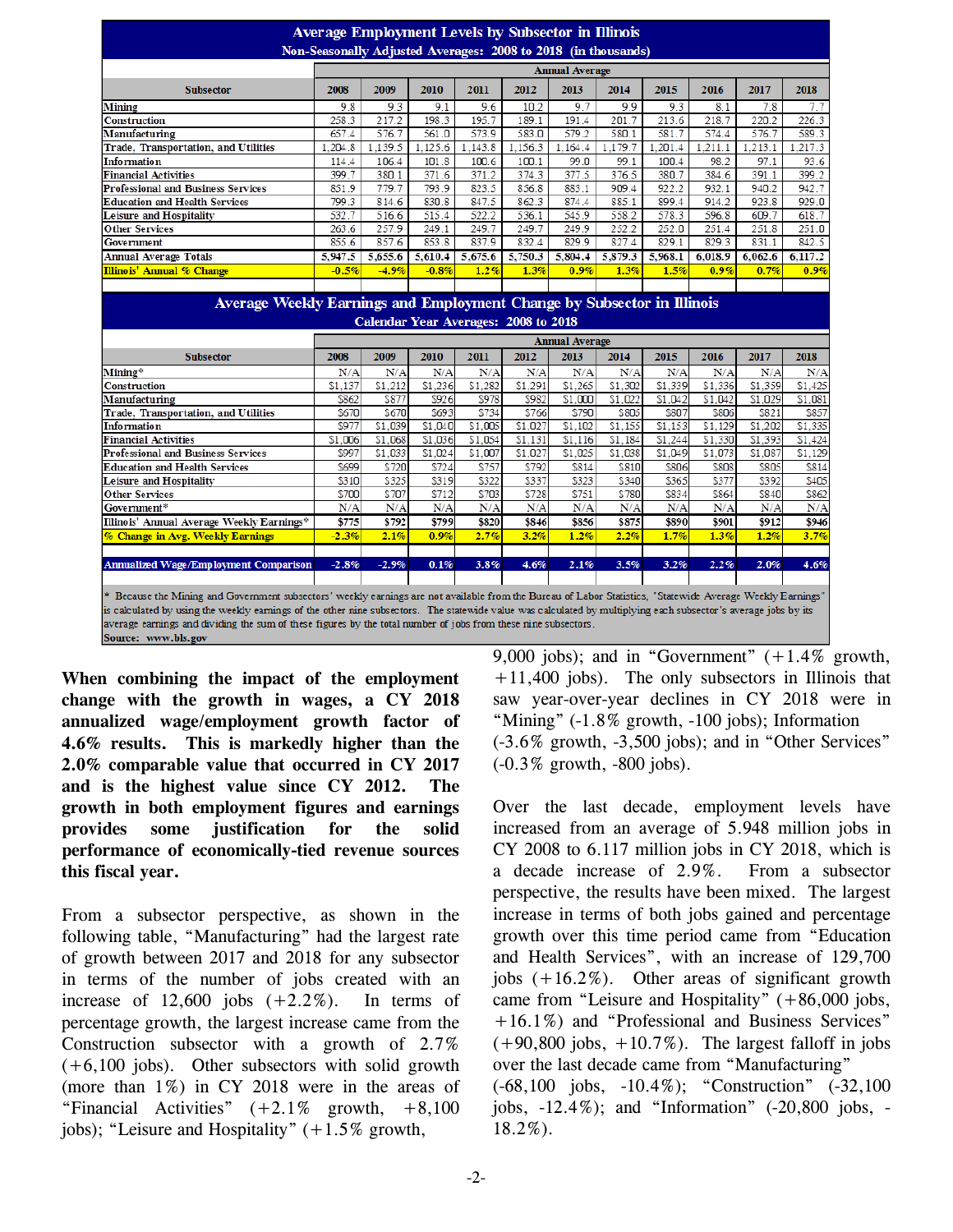| <b>State Rankings of Illinois' Employment Subsectors - Job Data</b><br><b>Employment Values, Non-Seasonally Adjusted (in thousands)</b> |                                                       |                          |                                                                                                                                         |    |       |    |                                    |                          |                                         |                                 |
|-----------------------------------------------------------------------------------------------------------------------------------------|-------------------------------------------------------|--------------------------|-----------------------------------------------------------------------------------------------------------------------------------------|----|-------|----|------------------------------------|--------------------------|-----------------------------------------|---------------------------------|
|                                                                                                                                         |                                                       |                          | CY17 to CY 18 (1-vr Change)                                                                                                             |    |       |    | CY08 to CY 18 (10-vr Change)       |                          |                                         |                                 |
| <b>Subsector</b>                                                                                                                        | <b>2018 Avg</b><br><b>Employment</b><br><b>Totals</b> | <b>Sector</b><br>Ranking | Change in<br>Change in<br><b>Jobs</b><br><b>Sector</b><br><b>Jobs</b><br><b>Sector</b><br>$(\%$ Ch<br>Ranking<br>Ranking<br>(thousands) |    |       |    | Change in<br><b>Jobs</b><br>(% Ch) | <b>Sector</b><br>Ranking | Change in<br><b>Jobs</b><br>(thousands) | <b>Sector</b><br><b>Ranking</b> |
| Mining                                                                                                                                  | 7.7                                                   | 11                       | $-1.8%$                                                                                                                                 | 10 | (0.1) | 9  | $-21.9%$                           | 11                       | (2.1                                    | 6                               |
| Construction                                                                                                                            | 226.3                                                 | 9                        | 2.7%                                                                                                                                    |    | 6.1   | 5  | $-12.4%$                           | 9                        | 32.1)                                   | 10                              |
| Manufacturing                                                                                                                           | 589.3                                                 | 6                        | 2.2%                                                                                                                                    | 2  | 12.6  |    | $-10.4%$                           | 8                        | (68.1)                                  | 11                              |
| Trade, Transportation, and Utilities                                                                                                    | 1.217.3                                               |                          | 0.3%                                                                                                                                    | Ξ  | 4.2   |    | 1.0%                               | 4                        | 12.5                                    | 4                               |
| Information                                                                                                                             | 93.6                                                  | 10                       | $-3.6%$                                                                                                                                 | 11 | (3.5) | 11 | $-18.2%$                           | 10                       | (20.8)                                  | 9                               |
| <b>Financial Activities</b>                                                                                                             | 399.2                                                 |                          | 2.1%                                                                                                                                    | 3  | 8.1   |    | $-0.1%$                            | 5                        | (0.5)                                   | 5                               |
| <b>Professional and Business Services</b>                                                                                               | 942.7                                                 | 2                        | 0.3%                                                                                                                                    | 8  | 2.4   | 8  | 10.7%                              | 3                        | 90.8                                    | 2                               |
| <b>Education and Health Services</b>                                                                                                    | 929.0                                                 | 3                        | 0.6%                                                                                                                                    | 6  | 5.2   | 6  | 16.2%                              |                          | 129.7                                   |                                 |
| Leisure and Hospitality                                                                                                                 | 618.7                                                 | 5.                       | 1.5%                                                                                                                                    | 4  | 9.0   | з  | 16.1%                              | 2                        | 86.0                                    | 3                               |
| <b>Other Services</b>                                                                                                                   | 251.0                                                 | 8                        | $-0.3%$                                                                                                                                 | 9  | (0.8) | 10 | $-4.8%$                            | ÷                        | (12.6)                                  | -                               |
| Government                                                                                                                              | 842.5                                                 | 4                        | 1.4%                                                                                                                                    | 5  | 11.4  | 2  | $-1.5%$                            | 6                        | (13.1)                                  | 8                               |
| Source: www.bls.gov                                                                                                                     |                                                       |                          |                                                                                                                                         |    |       |    |                                    |                          |                                         |                                 |

| <b>State Rankings of Illinois' Employment Subsectors - Wage Data</b><br>Weekly Wages, Non-Seasonally Adjusted (in thousands) |                                                                                                               |                          |                             |                                                                                     |       |                |                              |                          |                                   |                          |
|------------------------------------------------------------------------------------------------------------------------------|---------------------------------------------------------------------------------------------------------------|--------------------------|-----------------------------|-------------------------------------------------------------------------------------|-------|----------------|------------------------------|--------------------------|-----------------------------------|--------------------------|
|                                                                                                                              |                                                                                                               |                          | CY17 to CY 18 (1-yr Change) |                                                                                     |       |                | CY08 to CY 18 (10-yr Change) |                          |                                   |                          |
| <b>Subsector</b>                                                                                                             | <b>2018 Avg</b><br>Weekly<br>Wage                                                                             | <b>Sector</b><br>Ranking | Change in<br>Wage<br>(% Ch) | Change in<br>Wage<br><b>Sector</b><br><b>Sector</b><br>(S Ch)<br>Ranking<br>Ranking |       |                |                              | <b>Sector</b><br>Ranking | Change in<br><b>Jobs</b><br>(SCh) | <b>Sector</b><br>Ranking |
| Mining                                                                                                                       | N/A                                                                                                           | N/A                      | N/A                         | N/A                                                                                 | N/A   | N/A            | N/A                          | N/A                      | N/A                               | N/A                      |
| Construction                                                                                                                 | \$1.425                                                                                                       |                          | 4.8%                        | 3                                                                                   | \$66  | $\overline{2}$ | 25.3%                        | 5                        | \$288                             | 3                        |
| Manufacturing                                                                                                                | \$1.081                                                                                                       | 5                        | 5.0%                        | 2                                                                                   | \$51  | 3              | 25.3%                        | 6                        | \$218                             | 4                        |
| Trade, Transportation, and Utilities                                                                                         | \$857                                                                                                         |                          | 4.4%                        | 4                                                                                   | \$36  | 5              | 27.9%                        | 4                        | \$187                             | 5                        |
| Information                                                                                                                  | \$1.335                                                                                                       | 3                        | 11.1%                       |                                                                                     | \$133 |                | 36.7%                        | $\mathfrak{D}$           | \$359                             | $\mathfrak{D}$           |
| Financial Activities                                                                                                         | \$1.424                                                                                                       | 2                        | 2.2%                        | 8                                                                                   | \$31  | 6              | 41.6%                        |                          | \$418                             |                          |
| Professional and Business Services                                                                                           | \$1.129                                                                                                       | 4                        | 3.8%                        | 5                                                                                   | \$41  |                | 13.2%                        | 9                        | \$132                             |                          |
| <b>Education and Health Services</b>                                                                                         | \$814                                                                                                         | 8                        | $1.2\%$                     | 9                                                                                   | \$9   | 9              | 16.5%                        | 8                        | \$115                             | 8                        |
| Leisure and Hospitality                                                                                                      | \$405                                                                                                         | 9                        | 3.3%                        | 6                                                                                   | \$13  | 8              | 30.3%                        | 3                        | \$94                              | 9                        |
| Other Services                                                                                                               | \$862                                                                                                         | 6                        | 2.6%                        |                                                                                     | \$22  |                | 23.1%                        | ÷                        | \$162                             | 6                        |
| Government                                                                                                                   | N/A                                                                                                           | N/A                      | N/A                         | N/A                                                                                 | N/A   | N/A            | N/A                          | N/A                      | N/A                               | N/A                      |
| Source: www.bls.gov.                                                                                                         | Note: Mining and Government subsectors' weekly earnings are not available from the Bureau of Labor Statistics |                          |                             |                                                                                     |       |                |                              |                          |                                   |                          |

As previously noted, there was a significant increase in wages between CY 2017 and CY 2018. From a subsector perspective, the largest increase in terms of both wage increase and percentage change was from the "Information" subsector (average weekly wage increase of  $+ $133$  to \$1,335 or  $+ 11.1\%$ ). Other notable increases in wages came from "Construction"  $(+\$66 \text{ to } \$1,425, +4.8\%)$  and "Manufacturing"  $(+\$51 \text{ to } \$1,081, +5.0\%)$ . These values are shown in the table above.

Over the last decade, the largest increases in wages in Illinois have come from the "Financial Activities" subsector (average weekly wage increase between CY 2008 and CY 2018 of \$418, an increase of +41.6%). Other notable increases during this time frame came from "Information"  $(+\$359, +36.7\%)$ ; "Construction"  $(+\$288, +25.3\%)$ ; and "Manufacturing"  $(+\$218, +25.3\%)$ .

While the recent improvement in employment and wage statistics in Illinois is encouraging, the longterm trends are still concerning. As stated previously, over the last decade, the biggest improvement in the number of jobs in Illinois has

been in "Education and Health Services" (decade growth of  $+16.2\%$ ). However, as shown in the previous table, this subsector is among the lowest paying subsectors in terms of weekly earnings (average weekly earnings value of \$814).

A similar argument can be made with the "Leisure and Hospitality" subsector. This employment category had the second largest employment subsector increase in the State since CY 2008 (decade growth of  $+16.1\%$ ). However, it is the lowest paying subsector in terms of weekly earnings with a value of \$405. Illinois' largest employer of jobs is the "Trade, Transportation, and Utilities" subsector, employing over 1.2 million people in CY 2018 and making up 20.0% of total jobs. This subsector, however, also has one of the lowest average weekly earnings totals in the State (CY 2018 average weekly earnings value of \$857).

Equally troublesome is the fact that those subsectors with the highest weekly earnings were the subsectors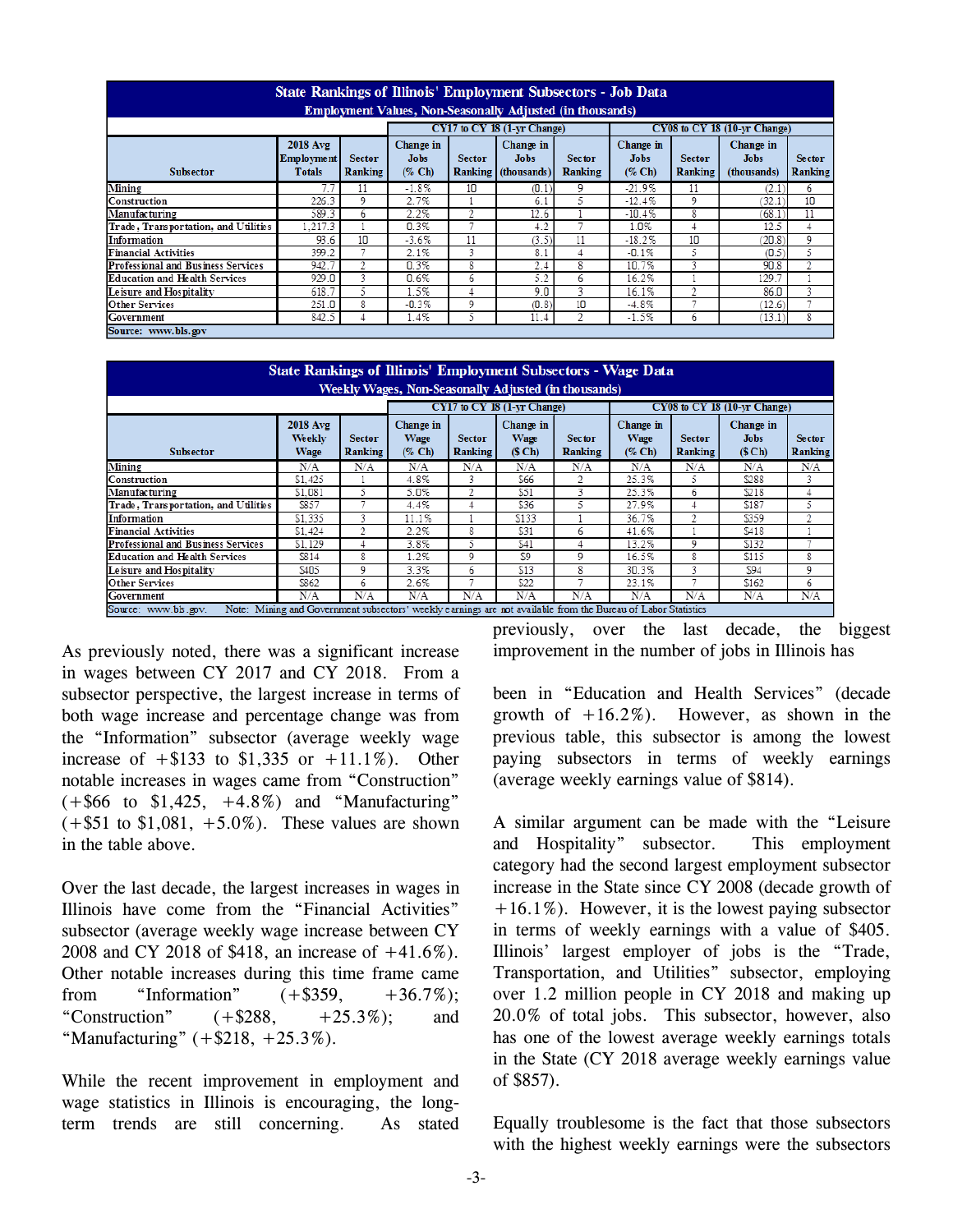that have lost the most jobs over the last decade. For example, the subsector with the highest weekly earnings is "Construction", paying, on average, \$1,425 per week. However, jobs in this subsector are down 12.4% since CY 2008. The next highest paying subsectors are "Financial Activities" (\$1,424 per week) and "Information" (\$1,335 per week), but employment in these categories are down 0.1% and 18.2%, respectively, since CY 2008.

Although the long-term perspective, as it pertains to high-paying jobs in Illinois, can be concerning, recent trends are encouraging. The highest paying subsector in Illinois is "Construction". Though these jobs are down 12.4% over the last decade, this subsector's levels are up 2.7% over the last year and have experienced the largest increase, in terms of percentage growth, of any subsector in the State. Similarly, the second highest paying subsector, "Financial Activities" had the  $3<sup>rd</sup>$  best rate of change over the past year at  $+2.1\%$ , after being essentially flat  $(-0.1\%)$  over the past decade. Time will tell if this recent growth in these higher paying jobs is the beginning of a long-term positive trend or just a temporary blip in an overall disappointing decade of employment activity in Illinois.

### **INDICATORS OF ILLINOIS ECONOMIC ACTIVITY**

| INDICATORS*                                                                        | <b>LATEST</b><br><b>MONTH</b> | PRIOR MONTH        | A YEAR AGO              |
|------------------------------------------------------------------------------------|-------------------------------|--------------------|-------------------------|
| Unemployment Rate (Average) (Dec.)                                                 | 4.3%                          | 4.3%               | 4.6%                    |
| Inflation in Chicago (12-month percent change) (Jan.)                              | $0.8\%$                       | $1.1\%$            | 1.8%                    |
|                                                                                    |                               |                    |                         |
|                                                                                    | <b>LATEST</b>                 |                    | CHANGE OVER CHANGE OVER |
|                                                                                    | <b>MONTH</b>                  | <b>PRIOR MONTH</b> | <b>A YEAR AGO</b>       |
| Civilian Labor Force (thousands) (Dec.)                                            | 6,470.5                       | $0.0\%$            | $-0.2\%$                |
| Employment (thousands) (Dec.)                                                      | 6,194.0                       | $0.0\%$            | $0.1\%$                 |
| Nonfarm Payroll Employment (Dec.)                                                  | 6,152,200                     | 13,600             | 71,000                  |
| New Car & Truck Registration (Jan.)                                                | 49,452                        | $-3.5%$            | $-10.2%$                |
| Single Family Housing Permits (Dec.)                                               | 495                           | $-34.5%$           | $-14.5%$                |
| Total Exports (\$ mil) (Nov.)                                                      | 5,184.0                       | $-10.5\%$          | $-8.0\%$                |
| Chicago Purchasing Managers Index (Feb.)                                           | 64.7                          | 14.1%              | $4.5\%$                 |
| <b>*</b> Due to monthly fluctuations, trend best shown by % change from a year ago |                               |                    |                         |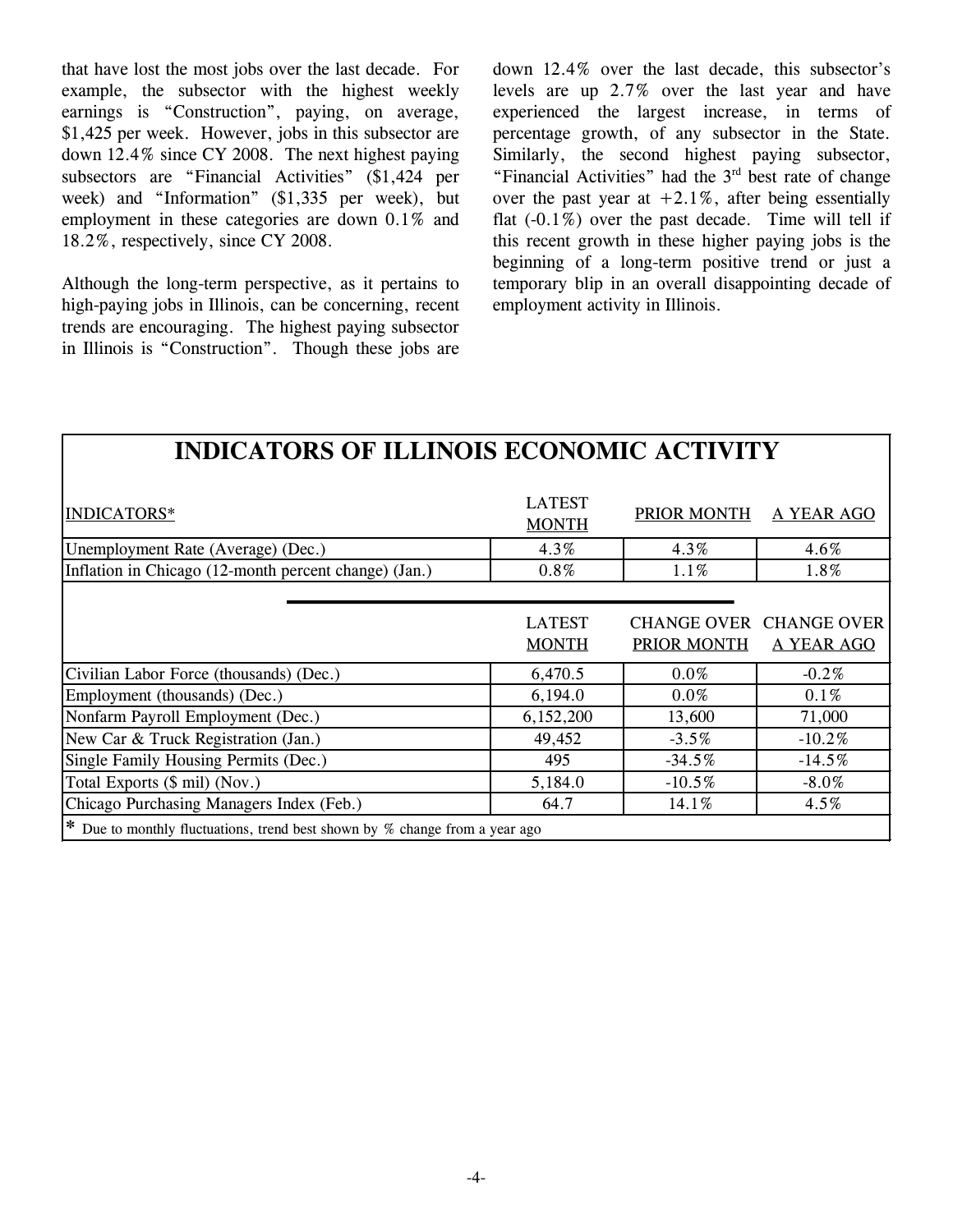In February, absent last fiscal year's interfund borrowing, base monthly receipts decreased \$116 million. Another month of comparatively weak federal sources was more than enough to offset fairly nondescript gains from the larger economic related sources. Also contributing to the comparatively tepid performance was the strength of receipts demonstrated during last February. This month had the same number of receipting days as the same prior year period.

Gross personal income taxes did manage to post reasonable gains, as receipts were up \$37 million, or \$28 million on a net basis. Interest income surged by \$8 million, while corporate franchise taxes rose \$5 million. Gross corporate income taxes managed to grow \$4 million, and the same on a net basis. Cigarette taxes increased \$2 million, and gross sales tax took a pause from what had been a run of good monthly performances by growing only \$1 million [but down \$2 million on a net basis]. Vehicle use tax eked out a \$1 million monthly advance.

A few sources experienced declines in February, albeit minor on an absolute basis. Public utility taxes dropped \$8 million, other sources by \$7 million, inheritance tax receipts by \$3 million, and insurance taxes dipped \$2 million.

Overall transfers declined \$25 million in February. While overall transfers posted gains of \$22 million, and lottery transfers ticked up \$1 million, those amounts were more than offset by a \$4 million drop in riverboat transfers and a decline of \$44 million related to last year's fund sweeps which did not recur. As mentioned, federal sources continued to disappoint, with February revenues dropping \$117 million.

### **Year To Date**

Excluding interfund borrowing, last year's \$2.5 billion bond proceeds transfer and the \$700 million related to the Treasurer's Investments this fiscal year, base general funds for the first half of FY 2019 are \$1.429 billion lower than last year. As explained in the November briefing, the reason for the decline is due to last year's federal reimbursement surge. Absent that, the closely-tied economic sources continue to demonstrate considerable strength. Through February gross personal income tax is up by \$575 million, or \$467 million net. Gross sales tax receipts are up by an impressive \$375 million, or \$340 million net. Gross corporate income taxes are up by \$176 million, or \$159 million net. All other tax sources combined added \$49 million in gain.

Overall transfers increased by \$19 million through February. It's only when the comparatively much lower performance of federal sources is included that the year to date totals turn negative. And again, Federal sources are down by \$2.478 billion due to reimbursable spending made possible from November 2017 bond sale proceeds.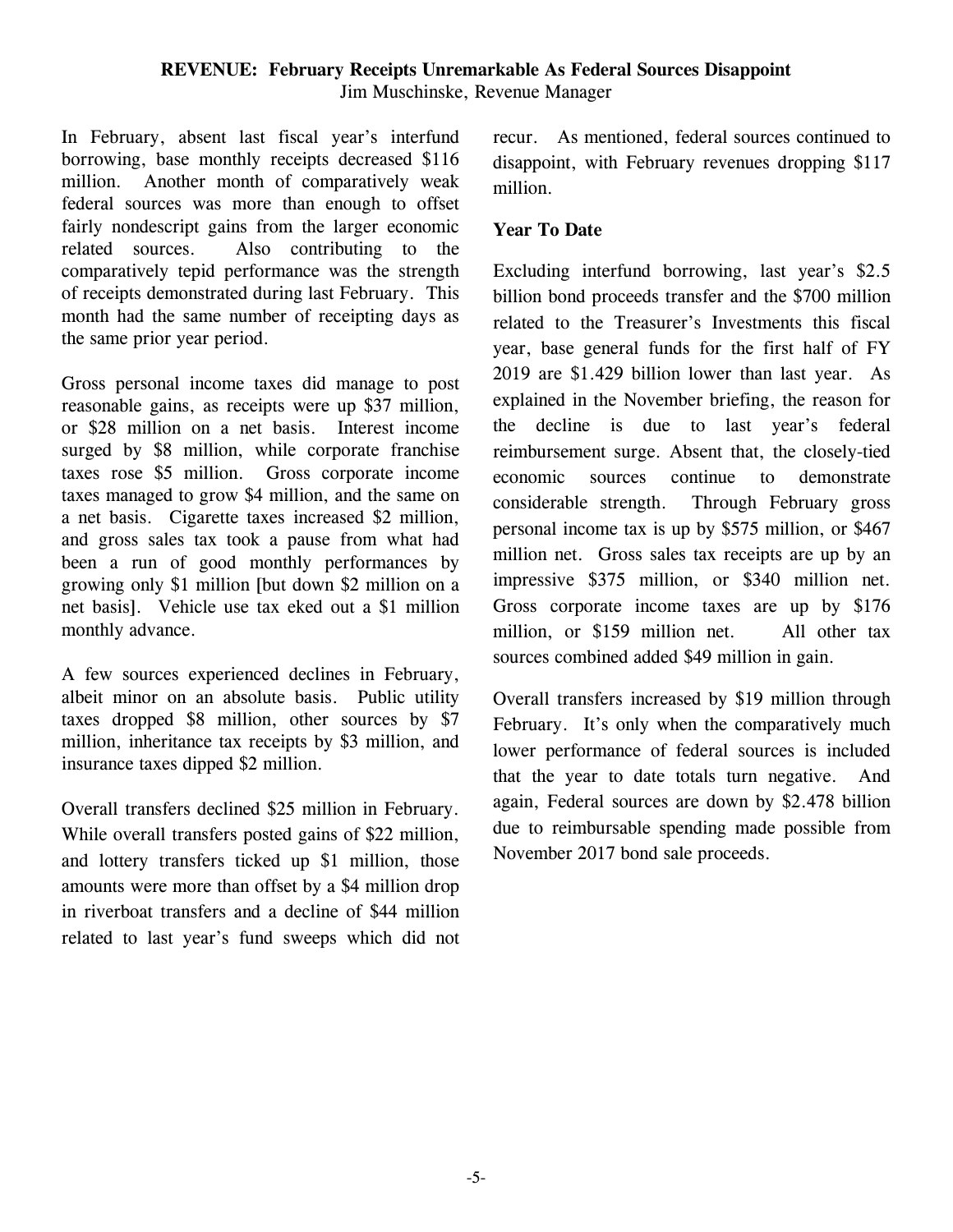| <b>FEBRUARY</b>                                                                    |                                   |                 |                     |                       |  |  |  |
|------------------------------------------------------------------------------------|-----------------------------------|-----------------|---------------------|-----------------------|--|--|--|
|                                                                                    | FY 2019 vs. FY 2018               |                 |                     |                       |  |  |  |
|                                                                                    | ( <i><i><i>s</i></i> million)</i> |                 |                     |                       |  |  |  |
| <b>Revenue Sources</b>                                                             | Feb.<br>FY 2019                   | Feb.<br>FY 2018 | \$<br><b>CHANGE</b> | $\%$<br><b>CHANGE</b> |  |  |  |
| <b>State Taxes</b>                                                                 |                                   |                 |                     |                       |  |  |  |
| Personal Income Tax                                                                | \$1,439                           | \$1,402         | \$37                | 2.6%                  |  |  |  |
| Corporate Income Tax (regular)                                                     | 47                                | 43              | \$4                 | 9.3%                  |  |  |  |
| <b>Sales Taxes</b>                                                                 | 587                               | 586             | \$1                 | 0.2%                  |  |  |  |
| Public Utility Taxes (regular)                                                     | 85                                | 93              | (\$8)               | $-8.6%$               |  |  |  |
| Cigarette Tax                                                                      | 20                                | 18              | \$2                 | 11.1%                 |  |  |  |
| <b>Liquor Gallonage Taxes</b>                                                      | 9                                 | 9               | \$0                 | $0.0\%$               |  |  |  |
| Vehicle Use Tax                                                                    | $\overline{2}$                    | $\mathbf{1}$    | \$1                 | 100.0%                |  |  |  |
| <b>Inheritance Tax</b>                                                             | 32                                | 35              | (\$3)               | $-8.6%$               |  |  |  |
| <b>Insurance Taxes and Fees</b>                                                    | 19                                | 21              | (\$2)               | $-9.5%$               |  |  |  |
| Corporate Franchise Tax & Fees                                                     | 22                                | 17              | \$5                 | 29.4%                 |  |  |  |
| Interest on State Funds & Investments                                              | 12                                | 4               | \$8                 | 200.0%                |  |  |  |
| <b>Cook County IGT</b>                                                             | 94                                | 94              | \$0                 | $0.0\%$               |  |  |  |
| <b>Other Sources</b>                                                               | 23                                | 30              | (\$7)               | $-23.3%$              |  |  |  |
| <b>Subtotal</b>                                                                    | \$2,391                           | \$2,353         | \$38                | 1.6%                  |  |  |  |
| <b>Transfers</b>                                                                   |                                   |                 |                     |                       |  |  |  |
| Lottery                                                                            | 44                                | 43              | \$1                 | 2.3%                  |  |  |  |
| Riverboat transfers & receipts                                                     | $\boldsymbol{0}$                  | 4               | (\$4)               | N/A                   |  |  |  |
| Proceeds from Sale of 10th license                                                 | $\theta$                          | $\overline{0}$  | \$0                 | N/A                   |  |  |  |
| Refund Fund transfer                                                               | $\theta$                          | 0               | \$0                 | N/A                   |  |  |  |
| Fund sweeps                                                                        | $\overline{0}$                    | 44              | (\$44)              | N/A                   |  |  |  |
| Other                                                                              | 83                                | 61              | \$22                | 36.1%                 |  |  |  |
| <b>Total State Sources</b>                                                         | \$2,518                           | \$2,505         | \$13                | 0.5%                  |  |  |  |
| <b>Federal Sources</b>                                                             | \$187                             | \$304           | (\$117)             | $-38.5%$              |  |  |  |
| <b>Total Federal &amp; State Sources</b>                                           | \$2,705                           | \$2,809         | (\$104)             | $-3.7\%$              |  |  |  |
| <b>Nongeneral Funds Distributions/Direct Receipts:</b>                             |                                   |                 |                     |                       |  |  |  |
| <b>Refund Fund</b>                                                                 |                                   |                 |                     |                       |  |  |  |
| Personal Income Tax                                                                | (\$140)                           | (\$137)         | (\$3)               | 2.2%                  |  |  |  |
| Corporate Income Tax                                                               | $(\$7)$                           | (8)             | \$1                 | $-12.5%$              |  |  |  |
| <b>LGDF--Direct from PIT</b>                                                       | $(\$75)$                          | (69)            | $(\$6)$             | 8.7%                  |  |  |  |
| <b>LGDF--Direct from CIT</b>                                                       | (\$3)                             | (2)             | (\$1)               | 50.0%                 |  |  |  |
| <b>Downstate Pub/Trans--Direct from Sales</b>                                      | $($ \$47)                         | (44)            | (\$3)               | 6.8%                  |  |  |  |
| <b>Subtotal General Funds</b>                                                      | \$2,433                           | \$2,549         | (\$116)             | $-4.6%$               |  |  |  |
| <b>Treasurer's Investments</b>                                                     | \$0                               | \$0             | \$0                 | N/A                   |  |  |  |
| <b>Interfund Borrowing</b>                                                         | \$0                               | \$162           | (\$162)             | N/A                   |  |  |  |
| <b>Income Tax Bond Fund Transfer</b>                                               | \$0                               | \$0             | \$0                 | N/A                   |  |  |  |
| <b>Transfer to Commitment Human Services</b>                                       | \$0                               | \$0             | \$0                 | N/A                   |  |  |  |
| <b>Total General Funds</b>                                                         | \$2,433                           | \$2,711         | (\$278)             | $-10.3%$              |  |  |  |
| CGFA SOURCE: Office of the Comptroller: Some totals may not equal, due to rounding |                                   |                 |                     | $1-Mar-19$            |  |  |  |